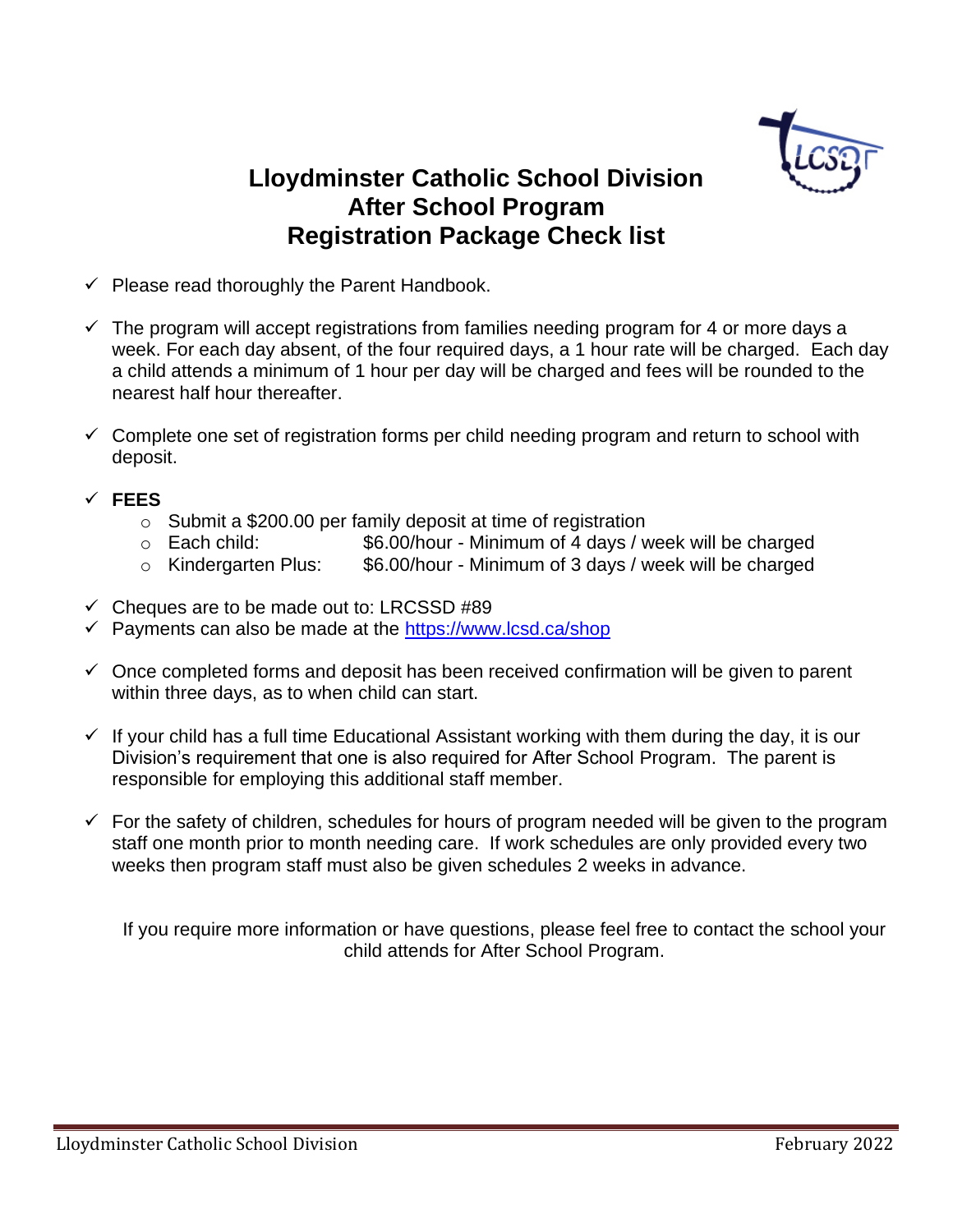

## **AFTER SCHOOL PROGRAM REGISTRATION**

| Child's Name                                                                                                  | School Bus #<br>Grade                                                                                                         |
|---------------------------------------------------------------------------------------------------------------|-------------------------------------------------------------------------------------------------------------------------------|
|                                                                                                               |                                                                                                                               |
| Last<br>First                                                                                                 | First<br>Last                                                                                                                 |
|                                                                                                               |                                                                                                                               |
|                                                                                                               |                                                                                                                               |
|                                                                                                               |                                                                                                                               |
| Mother's Cell Phone _____________________________                                                             |                                                                                                                               |
| Mother's Place of Work _______________________                                                                |                                                                                                                               |
|                                                                                                               |                                                                                                                               |
|                                                                                                               |                                                                                                                               |
| PLEASE LIST LOCAL EMERGENCY CONTACT(S) IF THE PARENTS CANNOT BE REACHED:                                      |                                                                                                                               |
| <b>REQUIRED</b>                                                                                               | Optional                                                                                                                      |
|                                                                                                               | Emergency Contact Management Contact                                                                                          |
|                                                                                                               |                                                                                                                               |
| <b>Home Phone</b>                                                                                             |                                                                                                                               |
|                                                                                                               |                                                                                                                               |
|                                                                                                               | List all names with first & last (including parents and emergency contacts) of which you authorize to pick up your child/ren? |
|                                                                                                               |                                                                                                                               |
|                                                                                                               |                                                                                                                               |
| Name anyone NOT allowed access to your child and relationship to your child:                                  |                                                                                                                               |
|                                                                                                               |                                                                                                                               |
| Health Action Plan: Does your child have a current Health Action Plan at the school?<br>Circle one: Yes or No |                                                                                                                               |
|                                                                                                               |                                                                                                                               |
| <b>Parent/Guardian Signature</b>                                                                              | Date                                                                                                                          |
| Witness (other than immediate family)                                                                         | <b>Date</b>                                                                                                                   |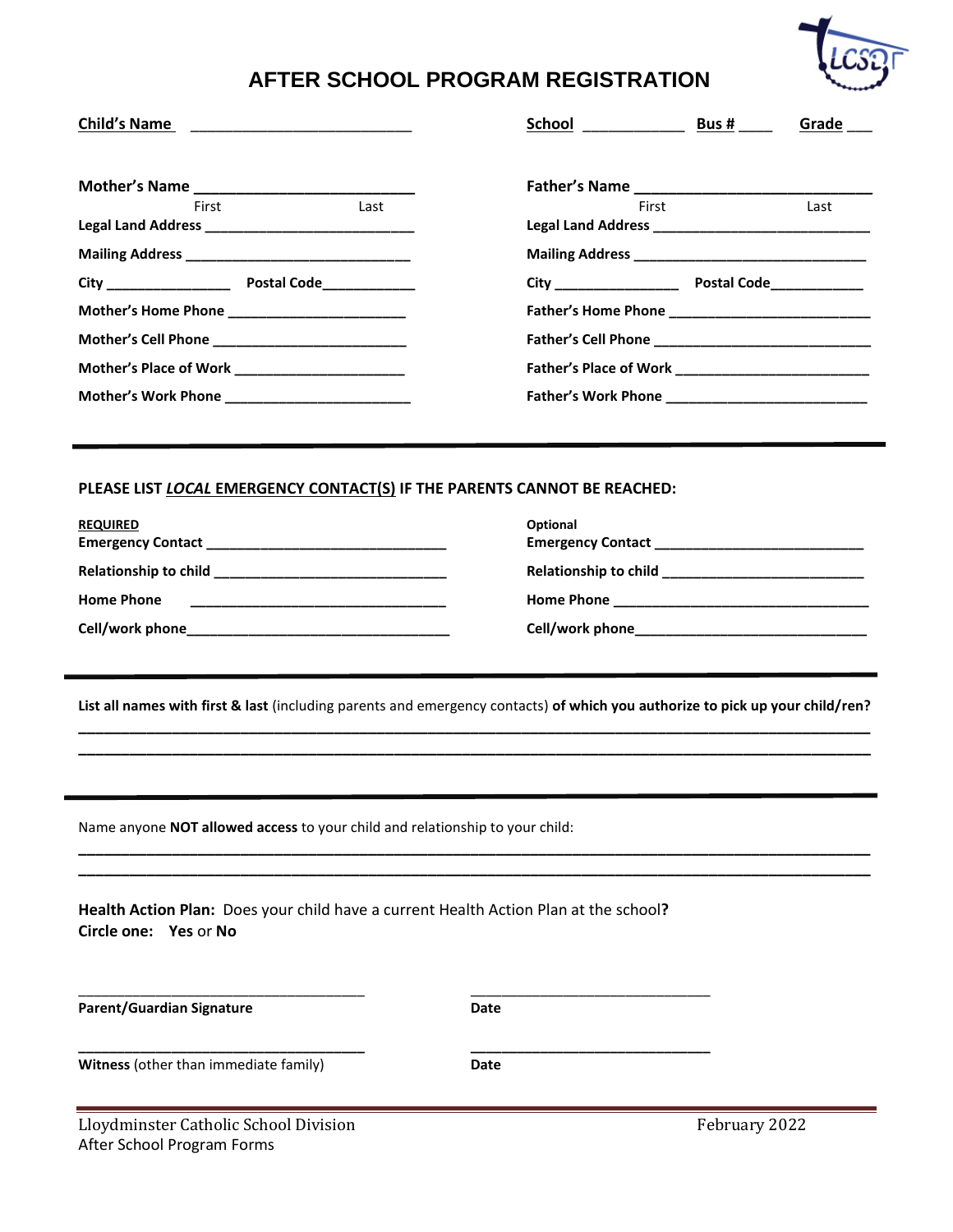

### **AFTER SCHOOL PROGRAM – REGISTRATION HEALTH INFORMATION FORM**

| <b>CHILD'S NAME</b>                                                                                        |     |      | SCHOOL _______________GRADE _______ BUS # ______                                                                  |
|------------------------------------------------------------------------------------------------------------|-----|------|-------------------------------------------------------------------------------------------------------------------|
| First                                                                                                      |     | Last |                                                                                                                   |
|                                                                                                            |     |      |                                                                                                                   |
| DATE OF BIRTH Month                                                                                        | Day | Year | Gender Male or Female                                                                                             |
| Is your child's immunization up to date? Yes or No                                                         |     |      | If immunization not up to date state reason: ___________________________________                                  |
|                                                                                                            |     |      | Are there any special circumstances or information we should be aware of that would help us work with your child? |
|                                                                                                            |     |      | Medical History of Illness (Please describe your child's former or current medical history?)                      |
|                                                                                                            |     |      |                                                                                                                   |
|                                                                                                            |     |      |                                                                                                                   |
|                                                                                                            |     |      |                                                                                                                   |
|                                                                                                            |     |      |                                                                                                                   |
| Does your child have any allergies to: (Please specify what and the severity?)<br><b>Allergy Treatment</b> |     |      |                                                                                                                   |
|                                                                                                            |     |      | <b>EPILEPSY</b>                                                                                                   |
| <b>ALLERGIES</b><br><b>ASTHMA</b>                                                                          |     |      |                                                                                                                   |
|                                                                                                            |     |      |                                                                                                                   |

#### **ALLERGY/ASTHMA/EPILEPSY Child Specific Emergency Plan FORM Required YES or NO**

**If your child does have an Allergy, Asthma or Epilepsy and would require medication during his/her time at Lloydminster Catholic School Division After School Program, please request Child Specific Emergency Plan and Parent Authorization for Health Care form to fill out from office** (AP F315-1, F316-1)**.** All emergency medication MUST be in Original Labeled Container and discuss the specifics with the Lloydminster Catholic School Division After School staff. Lloydminster Catholic School Division staff can only administer mediation to a child if written consent is obtained prior to administering and can only administer medication according to the labeled instructions.

I understand that it is my responsibility to update and inform the Lloydminster Catholic School Division After School Staff if there are any changes to any of the above address/information/directions/condition for my child named above.

\_\_\_\_\_\_\_\_\_\_\_\_\_\_\_\_\_\_\_\_\_\_\_\_\_\_\_\_\_\_\_\_\_\_\_\_\_ \_\_\_\_\_\_\_\_\_\_\_\_\_\_\_\_\_\_\_\_\_\_\_\_\_\_\_\_\_\_\_

**Parent/Guardian Signature Date** 

Lloydminster Catholic School Division February 2022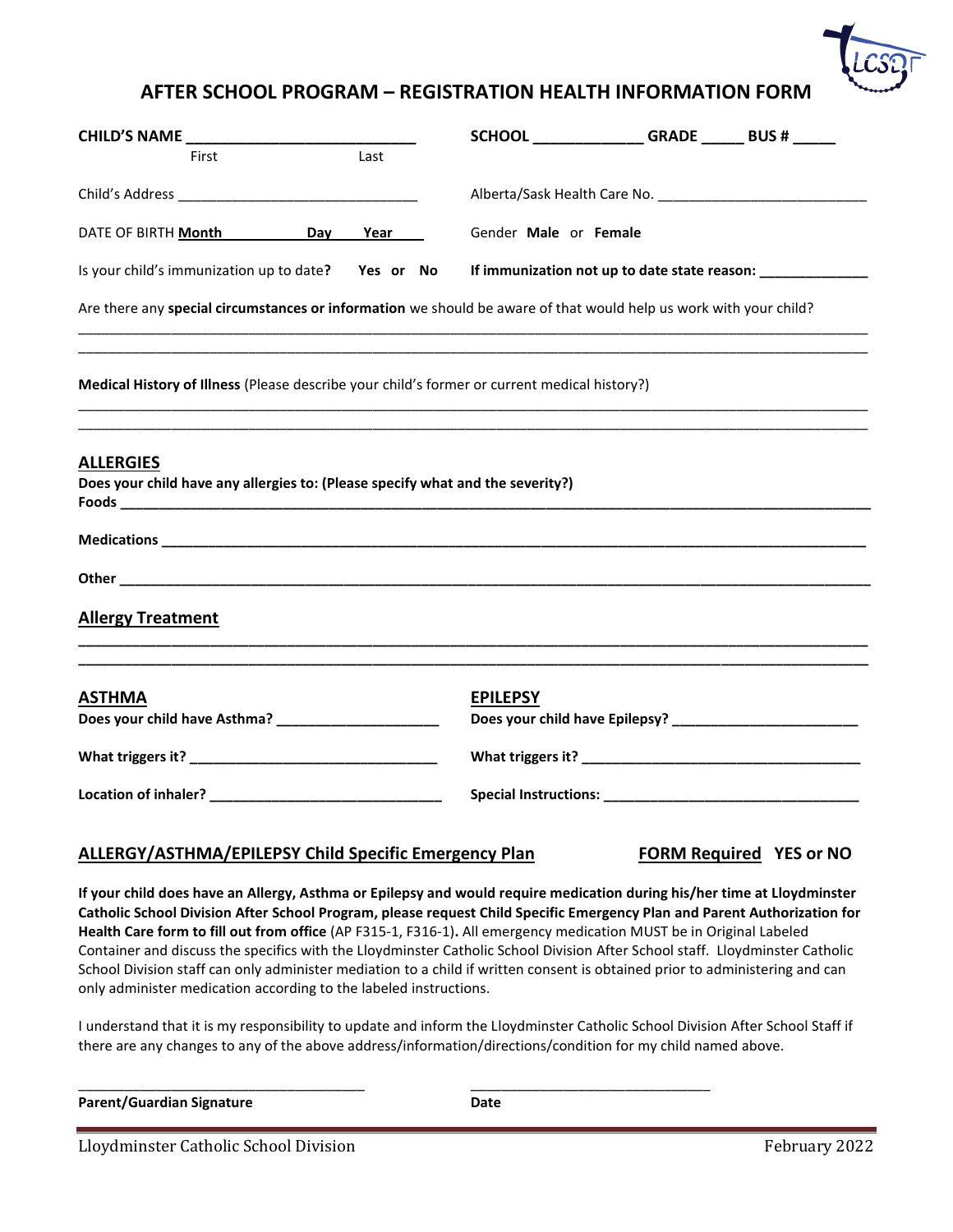

### **Parent / Division Agreement**

| School: __________________________________                    |  |
|---------------------------------------------------------------|--|
| Deposit Paid: \$______________________________                |  |
| After School will Commence on: After School will Commence on: |  |

#### **Parent/Guardian Responsibilities:**

A monthly schedule must be provided to After School Program staff, by the 31<sup>st</sup> of each month for the following month. If a schedule is not received by the 1<sup>st</sup> of the month, parents will be charged \$25.00. After that a NO NOTICE of absenteeism rate of 2 hour first child charge per day will be charged until a schedule is provided. If you only receive weekly or bi-weekly work schedules those need to be provided at minimum of 48 hours before After School Program commences.

#### **Parent/Guardian is aware of the following and will notify the secretary and After School Program staff immediately when:**

- There is change to their child's schedule absent or additional day by calling school secretary by 11:25 am on that day.
- Parent/guardians working hours/schedules change or job location changes.
- Parent/guardian is aware they will be charged a minimum of 4 days per week/child. Kindergarten Plus / 3 days per week.
- Parent/guardian will be responsible to pick up child immediately in the event of illness.
- Parent/guardian will pay fees within 5 working days of invoice. A \$10.00 late fee per day will be charged after the 5 days. Immediate dismissal if not paid after that time frame of non-payment.
- After School Program charges begin at dismissal bell at the end of each day.

#### **After School Program Staff Responsibilities:**

- Provide an educational after school club experience.
- Provision of a safe, childproof environment.
- Provision of snacks based on the Canada Food Guide & Nutrition guidelines.
- Provision of daily indoor and outdoor (weather permitting) activities to foster child's growth and development.
- Provision of toys and equipment appropriate to the age and needs of the child.
- After School Program Staff will administer prescribed emergency medication to the child/children as per parent/guardian request and consent, if within the scope of the staff's training and abilities.
- Immediate action will be taken for emergency situations or treatment of a child if parent/guardian cannot be contacted.

#### **Lloydminster Catholic School Division Responsibilities:**

- The division agrees to investigate any concerns brought forth by staff or parent(s) and to determine the best solution for all parties involved.
- The division will provide monthly invoices and receipts to parent/quardian to verify fees/payment
- The hourly fee for After School Program is \$6.00/hour for each child. A minimum of 4 days/week will be charged and minimum of 1 hour each day. Kindergarten Plus students will be 3 days/ week and minimum of 1 hour each day.
- Fees may be increased during the year and parents will be notified one month in advance. Payment is to be made upon receipt of invoice.
- If fees are not paid within 5 working days of invoice, an additional charge of \$10.00 per day late fee. Payment can be made in cash, money order or by cheque.
- If we received an NSF cheque, cash will only be accepted thereafter.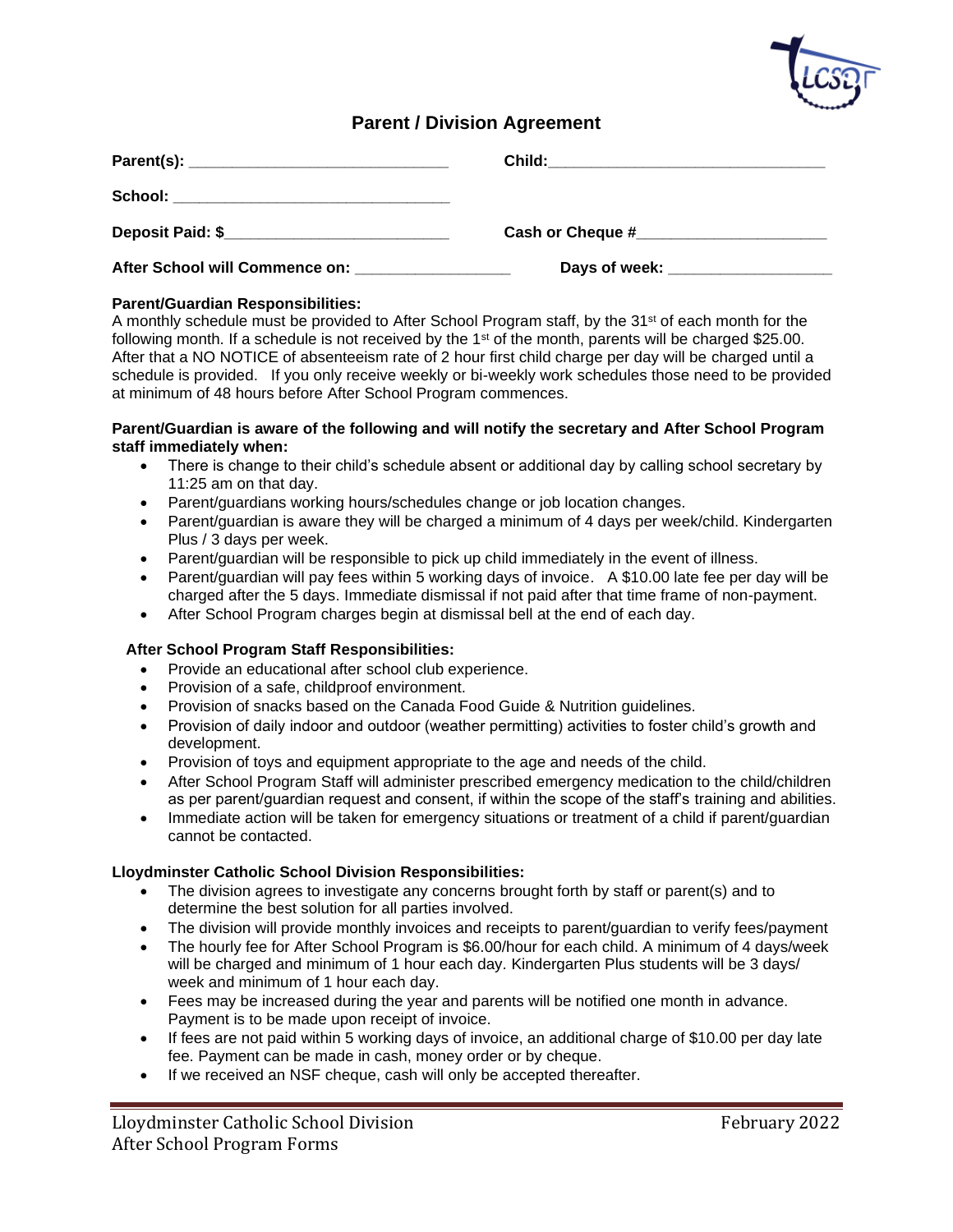- After 10 days of non-payment the child will be dismissed immediately.
- Cheques are to be made payable to: Lloydminster Catholic School Division.
- Payments can also be made at the<https://www.lcsd.ca/shop>

#### **Termination:**

Parent(s) will give two weeks written notice of removing the child from the After School Program. Failure to provide appropriate notice in writing shall result in forfeiture of prepaid deposit.

Dated at the City of Lloydminster in the Province of Alberta or Province of Saskatchewan this

|                                                                                                                                                                             | day of | AD, 20                               |
|-----------------------------------------------------------------------------------------------------------------------------------------------------------------------------|--------|--------------------------------------|
| The undersigned have read, understood, and agreed to the terms and conditions specified in<br>Lloydminster Catholic School Division, Staff, Parent, and Division Agreement. |        |                                      |
| Parent Name                                                                                                                                                                 |        | After School Program Staff Name      |
| Parent Signature                                                                                                                                                            |        | After School Program Staff Signature |
| <b>Witness Name</b>                                                                                                                                                         |        |                                      |

\_\_\_\_\_\_\_\_\_\_\_\_\_\_\_\_\_\_\_\_\_\_\_\_\_\_\_\_\_\_ Witness Signature